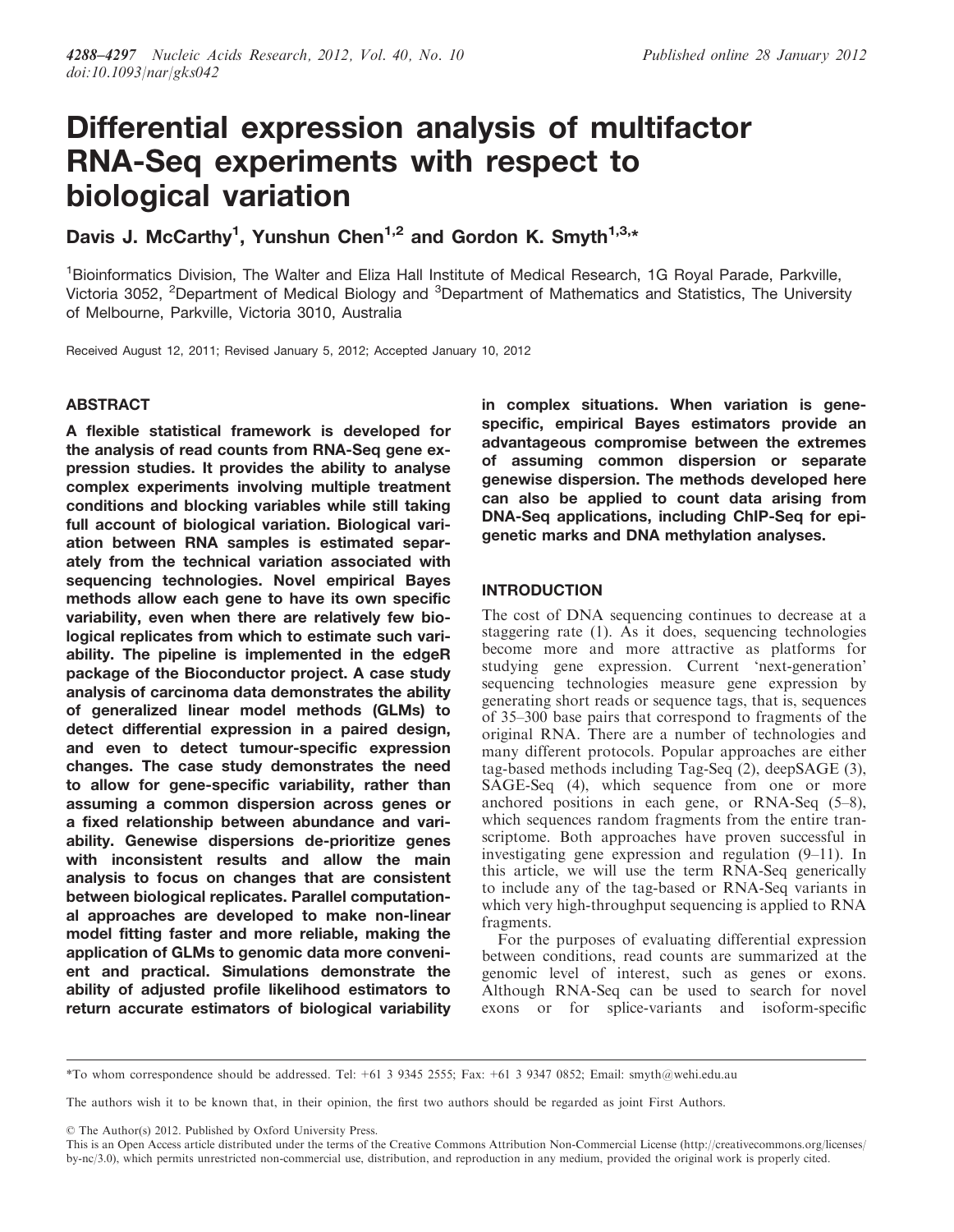expression ([7,12–14](#page-8-0)), transcript assembly [\(15](#page-8-0)) or allelespecific expression ([16,17\)](#page-8-0), our focus in this article is on differential expression for pre-determined genomic features. Nevertheless, the methods developed here are relevant for inferring isoform-specific differential expression when applied to sub-gene features such as exons or exon-junctions.

Linear modelling methods have been highly successful for analysing microarray experiments with multiple explanatory factors ([18,19](#page-9-0)). It is becoming common-place for RNA-Seq to be used for similar experiments, so there is a pressing need for statistical methods that can provide the same flexibility and rigor for complex RNA-Seq experiments ([20\)](#page-9-0).

One strategy for RNA-Seq data analysis is to standardize and transform the read counts to approximate normality, then analyse as for microarray data ([3,6](#page-8-0),[21\)](#page-9-0). This approach is however not fully tuned to the characteristics of read count data. One issue is that very small counts are far from normally distributed, even after transformation, although this issue is rapidly mitigated for larger counts. A more pervasive and important problem is that count data typically shows a strong mean–variance relationship which is not respected by existing normal-based analyses, leading to potentially inefficient statistical inferences. Transformations such as square-root ([3\)](#page-8-0) can reduce but do not remove the mean–variance dependence entirely. Calculating exact probabilities for the read counts using appropriate distributions therefore gives the possibility of more sensitive statistical procedures than simply transforming to normality ([22–25\)](#page-9-0). Simulations suggest that count models give more statistical power to detect differential expression than approximate normal models ([26\)](#page-9-0). Another advantage of explicit count models is that they give more refined possibilities for separating biological from technical variability [\(22](#page-9-0),[23\)](#page-9-0).

Despite decreasing sequencing costs, RNA-Seq experiments remain expensive for many researchers, often limiting RNA-Seq studies to only a small number of libraries. There is often very little replication. Yet the basic scientific need to assess differential expression relative to biological variation remains undiminished [\(27](#page-9-0)). There is therefore a need to estimate biological variation as reliably as possible from a very small number of replicate libraries. The problem is further complicated by the fact that different genes or transcripts may have different degrees of biological variation. In microarray analysis, this problem has been solved by regularized t-tests [\(28](#page-9-0)) or more formally by empirical Bayes or related methods that share information between genes [\(18](#page-9-0),[19,29](#page-9-0)).

A DNA sample can be thought of as a population of cDNA fragments, and each genomic feature can be thought of as a species for which the population size is to be estimated. Sequencing a DNA sample can be thought of as random sampling of each of these species, with the aim of estimating the relative abundance of each species in the population. If each cDNA fragment has the same chance of being selected for sequencing, and the fragments are selected independently, then the number of read counts for a given genomic feature should follow a Poisson variation law across repeated sequence runs of the same cDNA sample. The Poisson model implies that the mean equals the variance, a relationship that has been validated in one of the early RNA-Seq studies using the same initial source of RNA distributed across multiple lanes of an Illumina GA se-quencer [\(30](#page-9-0)).

The Poisson model does not take account of biological variability or any technical sources that might cause the relative abundance of different genes to vary between different RNA samples. When abundance is not constant between samples, read counts will be over-dispersed relative to Poisson, i.e. the variance must be higher than the mean. Over-dispersed binomial ([31,32\)](#page-9-0) or Poisson [\(32–36](#page-9-0)) models have been proposed for Serial Analysis of Gene Expression (SAGE) or RNA-Seq data. None of the these proposals have the ability to share information between genes, restricting them to experiments with large numbers of replicate libraries.

A very simple method to share information between genes is to assume that all genes follow the same mean– variance relationship, so all genes with the same expected count have the same variance ([23,25,37](#page-9-0)). This is almost certainly too simple, because it does not allow for the possibility that some genes may be more variable than others. Robinson and Smyth ([22,24](#page-9-0)) developed a promising empirical Bayes approach using weighted likelihood to estimate biological variation in a genewise fashion, implemented in the Bioconductor package edgeR. Other more explicitly Bayesian methods have been proposed for SAGE [\(38](#page-9-0),[39\)](#page-9-0) or RNA-Seq data ([40\)](#page-9-0), the latter implemented in the Bioconductor package baySeq. Comparisons, on both simulated and real data, show that edgeR and baySeq outperform alternative methods that do not allow for gene-specific variability or do not share information between genes ([40](#page-9-0)). These approaches are however limited to comparisons between groups in a one-way layout.

Generalized linear models (GLMs) have been suggested for count data from SAGE or RNA-Seq experiments, with the counts treated as over-dispersed binomial [\(31,32](#page-9-0),[37\)](#page-9-0), Poisson [\(21](#page-9-0),[41\)](#page-9-0), over-dispersed Poisson [\(32,34\)](#page-9-0) or Poisson with random effects ([33\)](#page-9-0). GLMs are non-linear models requiring iterative fitting, so an issue common to all these approaches is computational time and algorithmic failure for some genes for some datasets.

This article develops GLM algorithms for multifactor RNA-Seq experiments. Statistical methods are developed for estimating biological variation on a genewise basis and separating it from technical variation. Parallel computational approaches are developed to make GLM model fitting faster and more reliable. An empirical Bayes approach is developed for sharing information between genes, allowing for gene-specific variation even when only a few biological replicates are available. The methodology provides a pipeline for analysing arbitrarily complex RNA-Seq experiments provided that there is some degree of biological replication.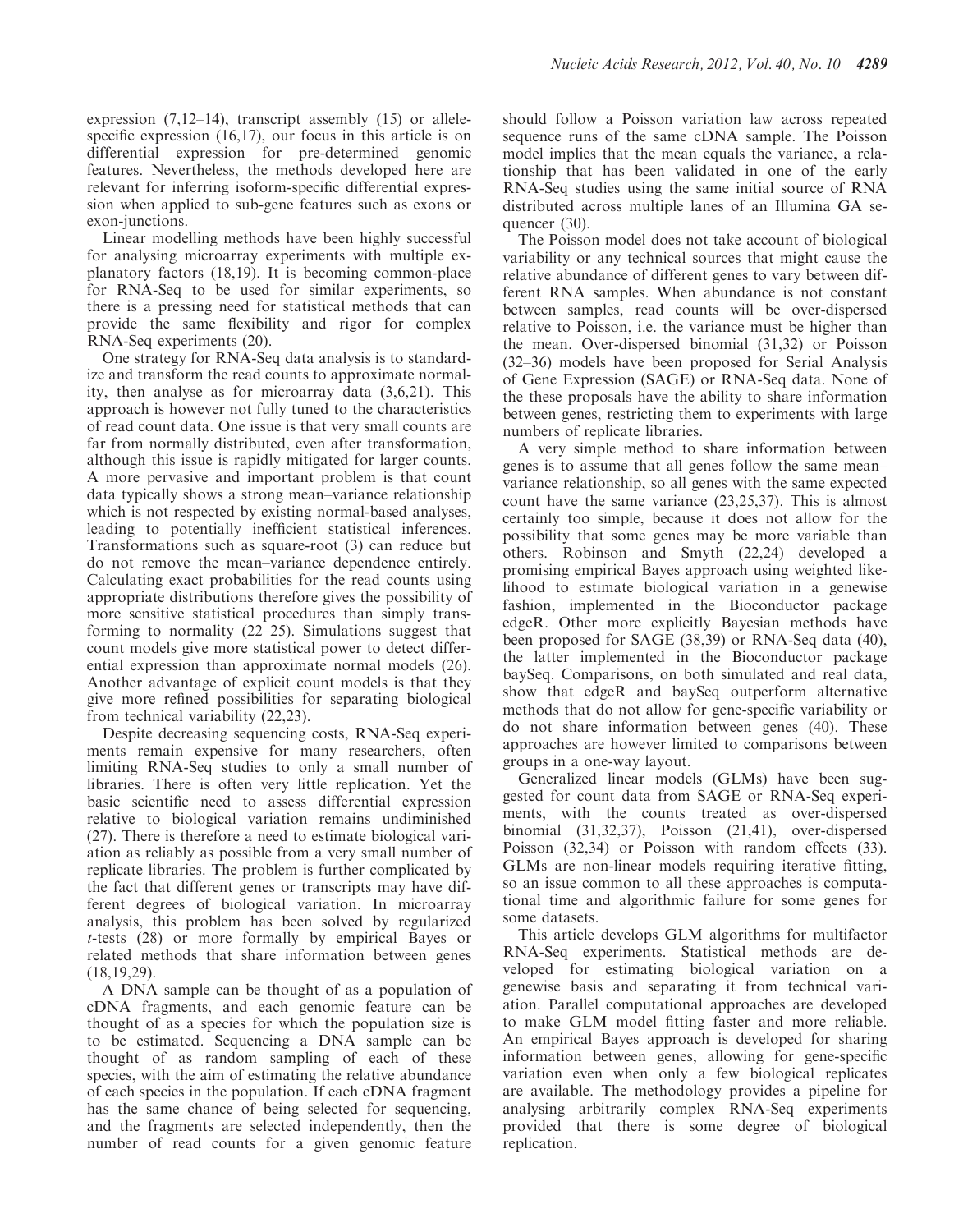## MATERIALS AND METHODS

#### Biological coefficient of variation

RNA-Seq profiles are formed from  $n$  RNA samples. Let  $\pi_{qi}$  be the fraction of all cDNA fragments in the *i*-th sample that originate from gene g. Let G denote<br>the total number of genes, so  $\sum_{g=1}^{G} \pi_{gi} = 1$  for each<br>sample. Let  $\sqrt{\phi_g}$  denote the coefficient of variation (CV) (standard deviation divided by mean) of  $\pi_{gi}$  between the replicates i. We denote the total number of mapped reads in library *i* by  $N_i$  and the number that map to the g-th gene by  $y_{gi}$ . Then

$$
E(y_{gi}) = \mu_{gi} = N_i \pi_{gi}.
$$

Assuming that the count  $y_{gi}$  follows a Poisson distribution for repeated sequencing runs of the same RNA sample, a well known formula for the variance of a mixture distribution implies:

$$
var(y_{gi}) = E_{\pi}[var(y|\pi)] + var_{\pi}[E(y|\pi)] = \mu_{gi} + \phi_{g}\mu_{gi}^{2}.
$$

Dividing both sides by  $\mu_{gi}^2$  gives

$$
CV2(ygi) = 1/\mu_{gi} + \phi_g.
$$

The first term  $1/\mu_{gi}$  is the squared CV for the Poisson distribution and the second is the squared CV of the unobserved expression values. The total  $CV<sup>2</sup>$  therefore is the technical  $\dot{C}V^2$  with which  $\pi_{gi}$  is measured plus the biological CV<sup>2</sup> of the true  $\pi_{gi}$ . In this article, we call  $\phi_g$  the dispersion and  $\sqrt{\phi_g}$  the biological CV although, strictly speaking, it captures all sources of the inter-library variation between replicates, including perhaps contributions from technical causes such as library preparation as well as true biological variation between samples.

#### GLMs

GLMs are an extension of classical linear models to non-normally distributed response data ([42,43\)](#page-9-0). GLMs specify probability distributions according to their mean–variance relationship, for example the quadratic mean–variance relationship specified above for read counts. Assuming that an estimate is available for  $\phi_{\varrho}$ , so the variance can be evaluated for any value of  $\mu_{gi}$ , GLM theory can be used to fit a log-linear model

$$
\log \mu_{gi} = \mathbf{x}_i^T \boldsymbol{\beta}_g + \log N_i
$$

for each gene ([32,41](#page-9-0)). Here  $x_i$  is a vector of covariates that specifies the treatment conditions applied to RNA sample *i*, and  $\beta_g$  is a vector of regression coefficients by which the covariate effects are mediated for gene g. The quadratic variance function specifies the negative binomial GLM distributional family. The use of the negative binomial distribution is equivalent to treating the  $\pi_{gi}$  as gamma distributed.

## Fitting the GLMs

The derivative of the log-likelihood with respect to the coefficients  $\beta_g$  is  $X^T \mathbf{z}_g$ , where X is the design matrix with columns  $\mathbf{x}_i$  and  $z_{gi} = (y_{gi} - \mu_{gi})/(1 + \phi_g \mu_{gi})$ . The Fisher information matrix for the coefficients can be written as  $I_g = X^T W_g X$ , where  $W_g$  is the diagonal matrix of working weights from standard GLM theory [\(43](#page-9-0)). The Fisher scoring iteration to find the maximum likelihood estimate of  $\beta_{g}$  is therefore  $\beta_{g}^{\text{new}} = \beta_{g}^{\text{old}} + \delta$  with  $\delta = (X^T W_g X)^{-1} X^T \mathbf{z}_g$ . This iteration usually produces an increase in the likelihood function, but the likelihood can also decrease representing divergence from the required solution. On the other hand, there always exists a stepsize modifier  $\alpha$  with  $0 < \alpha < 1$  such that  $\beta_{g}^{\text{new}} = \beta_{g}^{\text{old}} + \alpha \delta$  produces an increase in the likelihood. Choosing  $\alpha$  so that this is so at each iteration is known as a line search strategy ([44,45\)](#page-9-0).

Fisher's scoring iteration can be viewed as an approximate Newton-Raphson algorithm, with the Fisher information matrix approximating the second derivative matrix. The line search strategy may be used with any approximation to the second derivative matrix that is positive definite. Our implemention uses a computationally convenient approximation. Without loss of generality, the linear model can be parametrized so that  $X^T X = I$ . If this is done, and if the  $\mu_{gi}$  also happen to be constant over *i* for a given gene g, then the information matrix simpifies considerably to  $\mu_g/(1+\phi_g\mu_g)$  times the identity matrix *I*. Taking this as the approximation to the information matrix, the Fisher scoring step with line search modification becomes simply  $\delta = \alpha \overline{X}^T \mathbf{z}_g$ , where the multiplier  $\mu_g/(1+\phi_g\mu_g)$  has been absorbed into the stepsize factor  $\alpha$ . In this formulation,  $\alpha$  is no longer constrained to be less than one. In our implementation, each gene has its own stepsize  $\alpha$  that is increased or decreased as the iteration proceeds.

#### Cox–Reid adjusted profile likelihood

The adjusted profile likelihood (APL) for  $\phi_g$  is the penalized log-likelihood

$$
APL_g(\phi_g) = \ell(\phi_g; \mathbf{y}_g, \hat{\beta}_g) - \frac{1}{2} \log \det \mathcal{I}_g.
$$

where  $y_g$  is the vector of counts for gene g,  $\hat{\beta}_g$  is the estimated coefficient vector,  $\ell()$  is the log-likelihood function and  $\mathcal{I}_g$  is the Fisher information matrix. The Cholesky decomposition ([46\)](#page-9-0) provides a numerically stable and efficient algorithm for computing the determinant of the information matrix. Specifically, logdet  $\mathcal{I}_g$  is the sum of the logarithms of the diagonal elements of the Cholesky factor R, where  $I_g = R^T R$  and R is upper triangular. The matrix  $R$  can be obtained as a by product of the QR-decomposition used in standard linear model fitting. In our implementation, the Cholesky calculations are carried out in a vectorized fashion, computed for all genes in parallel.

## Simulations

Artificial data sets were generated with negative binomial distributed counts for a fixed total number of 10 000 genes. The expected count size varied between genes according to a gamma distribution with shape parameter 0.5, an *ad hoc* choice that happened to mimic the size distribution of the carcinoma data. The average dispersion was set to 0.16  $(BCV = 0.4)$ . In one simulation, all genes had the same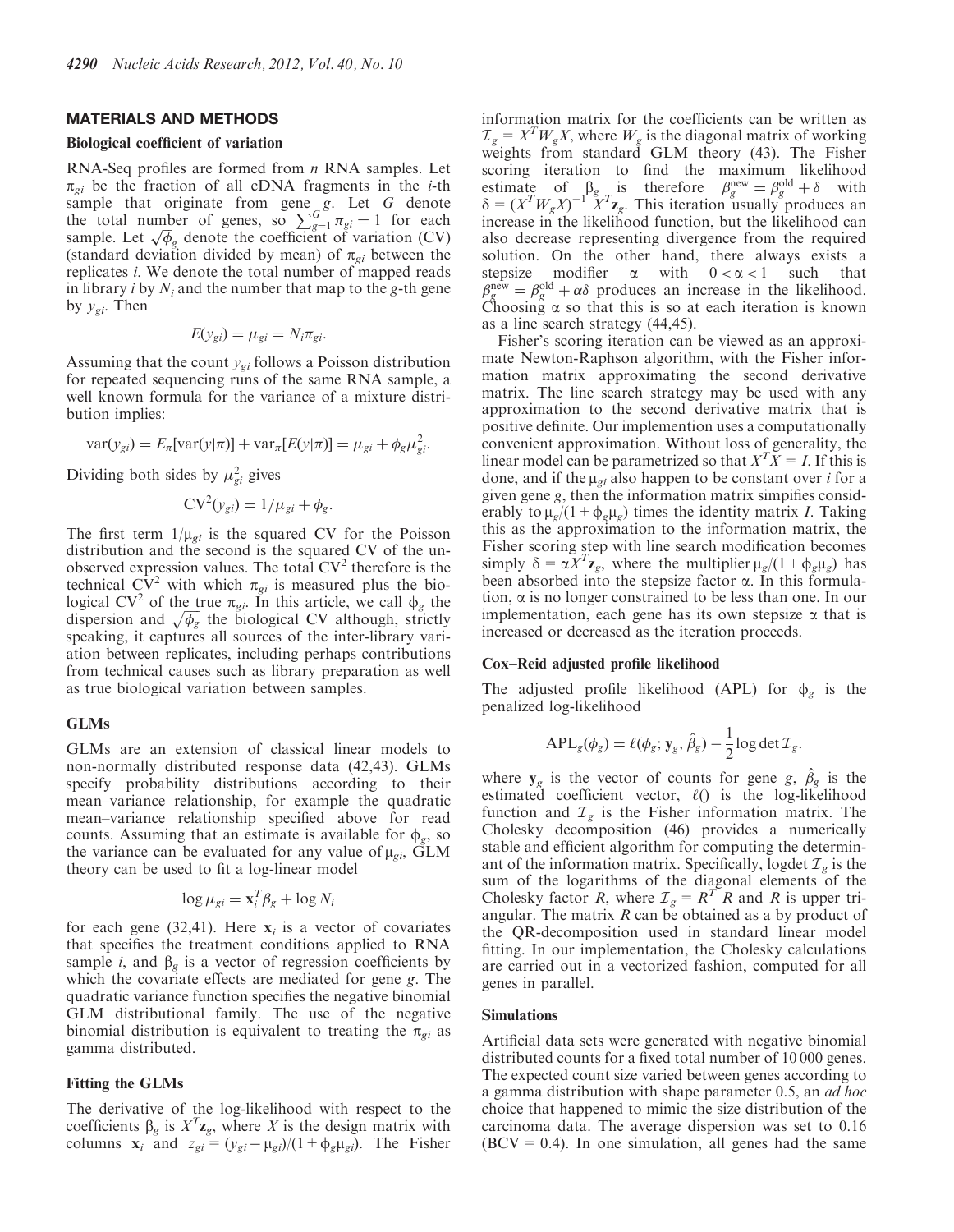true dispersion. In the other simulation, true dispersions were randomly generated around 0.16 according to an inverse chisquare distribution with 20 degrees of freedom.

## RESULTS

### Technical and biological variation

The starting point for an RNA-Seq experiment is a set of  $n$ RNA samples, typically associated with a variety of treatment conditions. Each sample is sequenced, short reads are mapped to the appropriate genome, and the number of reads mapped to each genomic feature of interest is recorded. For simplicity of terminology, we will assume in this article that counts are summarized at the gene level, although in practice the genomic features might just as well be transcripts, exons, SAGE-tags, exon-junctions or non-coding RNAs. The number of reads from sample i mapped to gene g will be denoted  $y_{gi}$ . The set of genewise counts for sample  $i$  makes up the expression profile or library for that sample. The expected size of each count is the product of the library size and the relative abundance of that gene in that sample.

Two levels of variation can be distinguished in any RNA-Seq experiment. First, the relative abundance of each gene will vary between RNA samples, due mainly to biological causes. Second, there is measurement error, the uncertainty with which the abundance of each gene in each sample is estimated by the sequencing technology. If aliquots of the same RNA sample are sequenced, then the read counts for a particular gene should vary according to a Poisson law ([30](#page-9-0)). If sequencing variation is Poisson, then it can be shown ('Materials and Methods' section) that the squared coefficient of variation (CV) of each count between biological replicate libraries is the sum of the squared CVs for technical and biological variation respectively,

# Total  $CV^2 =$  Technical  $CV^2 +$  Biological  $CV^2$ .

Biological CV (BCV) is the coefficient of variation with which the (unknown) true abundance of the gene varies between replicate RNA samples. It represents the CV that would remain between biological replicates if sequencing depth could be increased indefinitely. The technical CV decreases as the size of the counts increases. BCV on the other hand does not. BCV is therefore likely to be the dominant source of uncertainty for high-count genes, so reliable estimation of BCV is crucial for realistic assessment of differential expression in RNA-Seq experiments. If the abundance of each gene varies between replicate RNA samples in such a way that the genewise standard deviations are proportional to the genewise means, a commonly occurring property of measurements on physical quantities, then it is reasonable to suppose that BCV is approximately constant across genes. We allow however for the possibility that BCV might vary between genes and might also show a systematic trend with respect to gene expression or expected count.

The magnitude of BCV is more important than the exact probabilistic law followed by the true gene abundances. For mathematical convenience, we assume that the true gene abundances follow a gamma distributional law between replicate RNA samples. This implies that the read counts follow a negative binomial probability law.

#### Linear models for multifactor experiments

The use of linear models to describe multifactor microarray experiments is well established [\(18](#page-9-0),[19\)](#page-9-0). While linear models are associated with normally distributed data, negative binomial count data can be analysed using GLMs in a way that is closely analogous to normal linear models in all important respects. We assume a log-linear model for the expected read counts in terms of explanatory covariates that capture the treatment conditions applied to each RNA sample ('Materials and Methods' section). The total library size  $N_i$  serves as an offset in the linear model predictor, capturing the dependence of counts on sequencing depth. The library size may be defined as the total number of mapped reads, or it may be estimated from the data to effect some relative normalization between the different libraries ([26\)](#page-9-0).

GLMs are non-linear models for which the parameters must be estimated iteratively for each individual gene. An intuitive iterative computational algorithm was proposed to fit GLMs when they were first formulated [\(42](#page-9-0)), and almost all available GLM software uses this algorithm. Each iteration can be thought of as a least squares regression in which each count is weighted inversely to the total  $CV<sup>2</sup>$  defined above ([43,45\)](#page-9-0). The model fitting process must be repeated until convergence is achieved. Previous applications of GLMs to RNA-Seq data have made genewise calls to standard univariate GLM software. Although the usual GLM algorithm is fairly reliable for univariate data, there is no guarantee that it will converge successfully, especially for very small or poorly fitting data sets. In the RNA-Seq context, the usual GLM algorithm frequently fails and is not sufficiently reliable for our purposes. We solve this problem by embellishing the usual algorithm with a line search modification ([45\)](#page-9-0). This modification checks for convergence at each iteration, reducing the step size to avoid divergence. The step size is repeatedly halved until an increase in the log-likelihood is achieved. This ensures convergence of the algorithm, unless floating point errors intervene. The line search algorithm is in practice extremely reliable.

The second issue with iterative model fitting is computational time. The usual GLM algorithm requires a matrix decomposition to be formed at each iteration for each gene, a substantial computational burden. To address this issue, we have implemented a novel, simplified pseudo-Newton algorithm that can be more readily parallelized across genes than other algorithms. In our pseudo-Newton algorithm, a fixed approximation is used for the second-derivative matrix of the model coefficients. The linear model parametrization is first transformed so that the columns of the design matrix are orthogonal. Then the second-derivative matrix is approximated by the expected information matrix that would arise if the fitted values for each gene were equal. This is conveniently just a multiple of the identity matrix, eliminating the computational overhead of matrix factorizations entirely.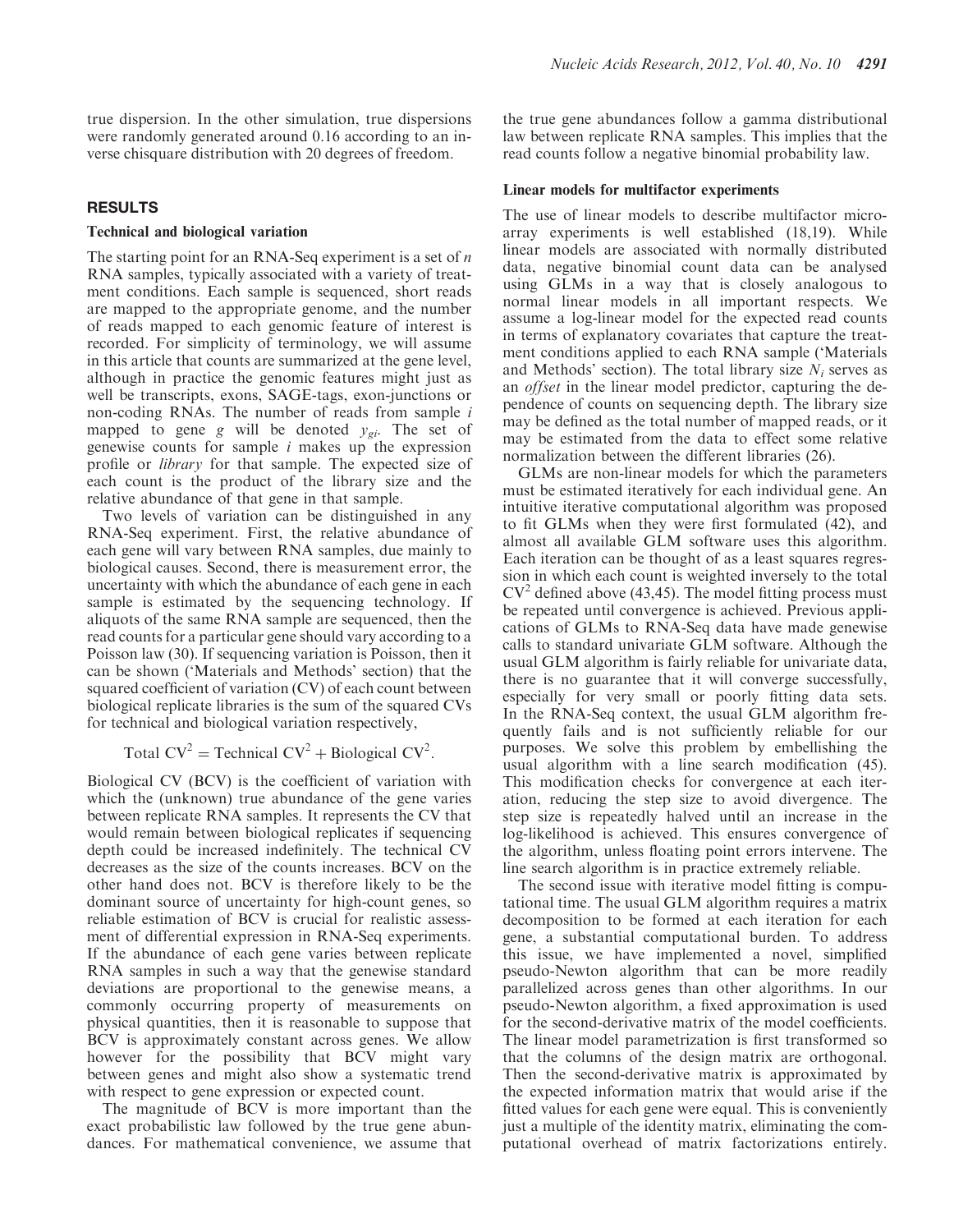Although the pseudo-Newton algorithm requires slightly more iterations on average than true Newton-Raphson or the customary Fisher scoring algorithm for GLMs, the pseudo-Newton algorithm remains competitive in conjunction with our line-search strategy, and the computational gains that arise from the simplification are enormous. The algorithm is implemented in R in such a way that the iteration is progressed for all genes in parallel rather than for one gene at a time. Our pure R implementation fits GLMs to most RNA-Seq data sets in a few seconds, whereas genewise calls to the glm() function in R typically require minutes at least, and indeed may fail entirely due to iterative divergence for one or more genes.

## Hypothesis tests

Our software allows users to test the significance of any coefficient in the linear model, or of any contrast or linear combination of the coefficients in the linear model. Genewise tests are conducted by computing likelihoodratio statistics to compare the null hypothesis that the coefficient or contrast is equal to zero against the two-sided alternative that it is different from zero. The log-likelihood-ratio statistics are asymptotically chi square distributed under the null hypothesis that the coefficient or contrast is zero. Simulations show that the likelihood ratio tests hold their size relatively well and generally give a good approximation to the exact test ([23\)](#page-9-0) when the latter is available (data not shown). Any multiple testing adjustment method provided by the p.adjust function in R can be used. By default, P-values are adjusted to control the false discovery rate by the method of Benjamini and Hochberg [\(47](#page-9-0)).

#### Estimation of biological CV

The remaining issue is to obtain a reliable estimate of the BCV for each gene. An estimator that is approximately unbiased and performs well in small samples is required. Maximum likelihood estimation of the BCV would underestimate the BCV, because of the need to estimate the coefficients in the log-linear model from the same data. Our earlier work used exact conditional likelihood to estimate the BCV [\(22,23](#page-9-0)). This approach has excellent performance, but does not easily generalize to GLMs. Instead we use an approximate conditional likelihood approach known as APL [\(48](#page-9-0)). APL is a form of penalized likelihood. Again, we have implemented the APL computation in a vectorized and computationally efficient manner, rather than computing quantities gene by gene.

## Estimating common dispersion

Estimating the BCV for each gene individually should not be considered unless a large number of biological replicates are available. When less replication is available, sharing information between genes is essential for reliable inference. Regardless of the amount of replication, appropriate information sharing methods should result in some benefits.

Let  $\phi_g$  denote the squared BCV for gene g, which we call the dispersion of that gene. The dispersion is the coefficient of the quadratic term in the variance function.

The simplest method of sharing information between genes is to assume that all genes share the same dispersion, so that  $\phi_{\nu}=\phi$  ([23\)](#page-9-0). The common dispersion may be estimated by maximizing the shared likelihood function

$$
APL_S(\phi) = \frac{1}{G} \sum_{g=1}^{G} APL_g(\phi).
$$

where  $APL<sub>g</sub>$  is the adjusted profile likelihood for gene g ('Materials and Methods' section). This maximization can be accomplished numerically in a number of ways, for example by a derivative-free approximate Newton algorithm ([49\)](#page-9-0).

#### Estimating trended dispersion

A generalization of the common dispersion is to model the dispersion  $\phi_g$  as a smooth function of the average read count of each gene [\(25](#page-9-0)). Our software offers a number of methods to do this. A simple non-parametric method is to divide the genes into bins by average read count, estimate the common dispersion in each bin, then to fit a loess or spline curve through these bin-wise dispersions. A more sophisticated method is locally weighted APL. In this approach, each  $\phi_{g}$  is estimated by making a local shared log-likelihood, which is a weighted average of the APLs for gene g and its neighbouring genes by average read count.

#### Estimating genewise dispersions

In real scientific applications, it is more likely that individual genes have individual BCVs depending on their genomic sequence, genomic length, expression level or biological function. We seek a compromise between entirely individual genewise dispersions  $\phi_g$  and entirely shared values by extending the weighted likelihood empirical Bayes approach proposed by Robinson and Smyth ([22](#page-9-0)). In this approach,  $\phi_{g}$  is estimated by maximizing

$$
APL_g(\phi_g) + G_0 APL_{Sg}(\phi_g),
$$

where  $G_0$  is the weight given to the shared likelihood and  $APL_{Sg}(\phi_{g})$  is the local shared log-likelihood. This weighted likelihood approach can be interpreted in empirical Bayes terms, with the shared likelihood as the prior distribution for  $\phi_g$  and the weighted likelihood as the posterior. The prior distribution can be thought of as arising from prior observations on a set of  $G_0$  genes. The number of prior genes  $G_0$  therefore represents the weight assigned to the prior relative to the actual observed data for gene g. The optimal choice for  $G_0$  depends on the variability of BCV between genes. Large values are best when the BCV is constant between genes. Smaller values are optimal when the BCVs vary considerably between genes. We have found that  $G_0 = 20/df$  gives good results over a wide range of real data sets, where df is the residual degrees of freedom for estimating the BCV. For multigroup experiments, df is the number of libraries minus the number of distinct treatment groups. The default setting implies that the prior has the weight of 20 degrees of freedom for estimating the BCV, regardless of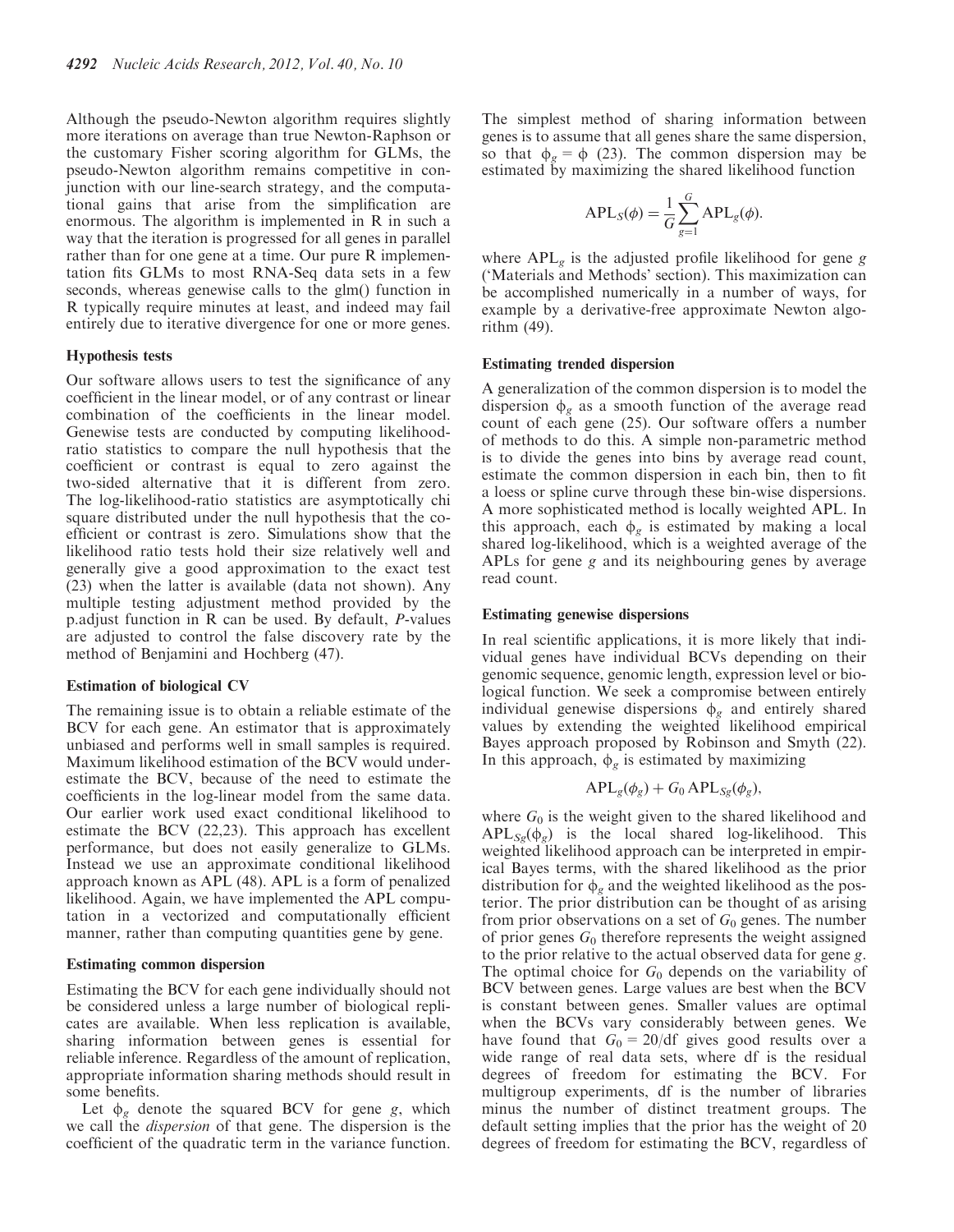<span id="page-5-0"></span>the actual number of libraries  $n$  or the complexity of the experimental design.

A desirable consequence of the empirical Bayes approach is that genewise dispersions are squeezed towards the prior value more or less strongly depending on how reliably the individual genewise dispersion can be estimated. Genes for which the counts are very low provide relatively little statistical information for estimating their own dispersion so, in these cases, the prior value dominates and the genewise dispersions are squeezed heavily towards the overall trend.

For computational convenience, the genewise and shared APL functions are evaluated on a grid of possible dispersion values. A cubic spline curve is used to interpolate the APL values on the grid for each gene, and the maximum of the spline curve is taken as the genewise dispersion estimate. Computing both the common and genewise dispersions for tens of thousands of genes takes around 20 s on a laptop computer.

#### Oral squamous cell carcinoma

A recent study investigated differential gene expression in oral squamous cell carcinomas (OSCC) [\(50](#page-9-0)). The study used the Applied Biosystems SOLiD System to construct RNA-Seq profiles of tumor and matched normal tissue from three patients with OSCC. The original analysis used an intuitive but ad hoc procedure to identify differentially expressed genes. Genes were first ranked by fold-change between tumour and normal for each patient. The top 300 up-regulated and top 300 downregulated genes by median rank over the three patients were selected as differentially expressed ([50\)](#page-9-0). This simple analysis requires a gene to be highly ranked in two patients and then ignores the fold-change in the third patient. It was sufficient to obtain interesting biological results, but did not permit any assessment of statistical significance. It also treated all fold-changes as equally reliable regardless of the magnitude of the counts.

Here, we describe a more formal analysis that assesses statistical significance relative to biological variation. First we downloaded the read count data from [Supplementary](http://nar.oxfordjournals.org/cgi/content/full/gks042/DC1) [Table S1](http://nar.oxfordjournals.org/cgi/content/full/gks042/DC1) of Tuch *et al.* [\(50](#page-9-0)). The table gives read counts summarized by RefSeq transcript, and filtered to include only those transcripts with at least 50 aligned reads for at least one tissue (tumour or normal) in all three patients. The full sequence data from the study is available from the GEO database [\(www.ncbi.nlm.nih.gov/geo,](www.ncbi.nlm.nih.gov/geo) accession number GSE20116), but working from the summarized counts ensures that our analysis is based on the identical counts used for the original analysis. We mapped the RefSeq identifiers to the latest official gene symbols using the Bioconductor annotation package org.Hs.eg.db (version 2.5.0), discarding any RefSeq identifiers no longer in the database. The RefSeq transcript with the greatest number of exons was chosen to represent each unique gene, and redundant RefSeq transcripts were removed. This left 10 464 transcripts each representing a unique gene. Effective library sizes were then estimated using the weighted trimmed mean of M-values scalenormalization method ([26\)](#page-9-0).



Figure 1. Multidimensional scaling plot of the squamous cell carcinoma profiles in which distances correspond to BCV between pairs of samples. Pairwise BCVs were computed from the 500 most heterogeneous genes. Samples are labelled with patient number and either 'T' for tumour or 'N' or normal. The first plot dimension roughly corresponds to tissue source (normal or tumour) and the second to patient differences. The tumour samples are more heterogeneous than the normals.

Table 1. Log-linear models fitted to the oral carcinoma data

| Model                         | Interpretation                                                                                                               | Genes detected |
|-------------------------------|------------------------------------------------------------------------------------------------------------------------------|----------------|
| Patient<br>Patient $+$ tissue | Baseline patient differences<br>Consistent tumour differences<br>Patient $\times$ tissue Patient-specific tumour differences | 1276<br>202    |

Differentially expressed genes are detected by likelihood ratio tests between successive models (FDR<0.05).

The overall (common) BCV between the three normal tissue profiles is estimated as 40% (Figure 1). The BCV between the three tumour tissue profiles is distinctly higher at 52%, showing that the tumours are more heterogeneous than the normal tissues. It is therefore of interest to detect at least two classes of differentially expressed genes: first, those that are consistently different in all the tumours versus matched normal tissue, and second, those that show expression changes specific to one or two out of the three tumours.

The study design has two explanatory factors, one being patient ID, with three levels, and the other being the tissue type, with two levels (normal or tumour). The data is analysed by fitting three successive log-linear models to the read counts for each gene (Table 1). The first model represents baseline expression differences between the three patients. The second, an additive model, allows for consistent relative expression changes in tumour versus normal tissue. The third, an interaction model, allows for patient-specific tumour effects.

Our first analysis looks for genes that are consistently differentially expressed in cancer as compared to normal tissue. For this analysis, dispersion estimation is based on the additive model, which has two residual degrees of freedom. A common BCV across all genes was found to be too simple, with 39 genes showing strong evidence of greater variability than implied by the common BCV [\(Figure 2](#page-6-0)) at a family-wise error rate of 0.05 ([51\)](#page-9-0).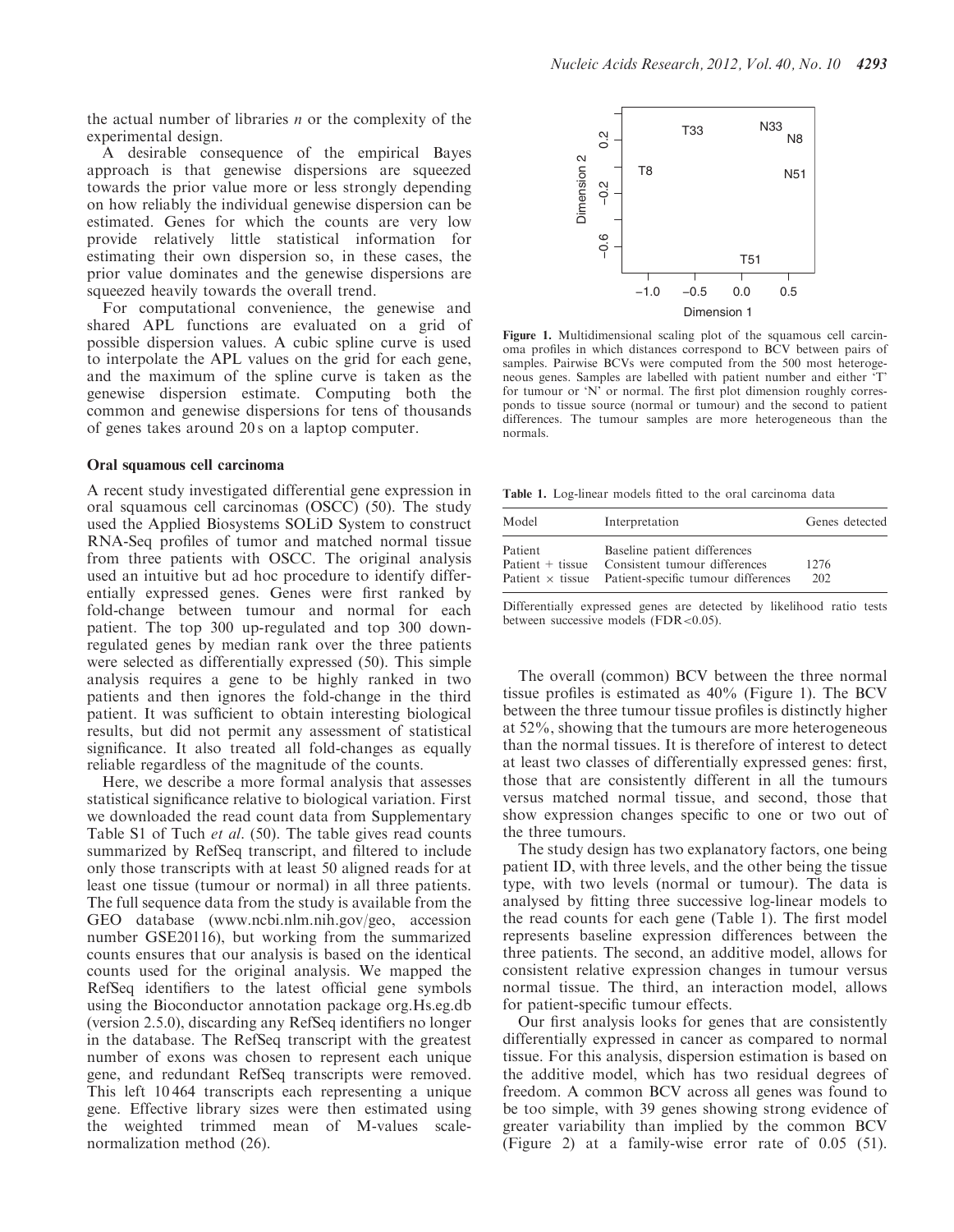<span id="page-6-0"></span>

Figure 2. QQ-plots of goodness of fit statistics using common, trended or empirical Bayes genewise (tagwise) dispersions. Genewise deviance statistics were transformed to normality, and plotted against theoretical normal quantiles. Points in blue are those genes with a significantly poor fit (Holm-adjusted P-value  $< 0.05$ ). When using genewise dispersions, no genes show a significantly poor fit.

Allowing an abundance trend on the BCV did not reduce the number of outlier genes for which the BCV is rejected (Figure 2). On the other hand, permitting genewise BCV, with empirical Bayes moderation with prior  $G_0 = 10$ , shows no remaining lack of fit (Figure 2). This provides a statistical justification for the use of genewise BCVs in the following analysis. There is also a biological justification, which is that genes that have inconsistent tumour versus normal differences in the three patients will receive higher BCV estimates, and hence be demoted in the list of differentially expressed genes. The use of genewise BCV therefore allows us to focus on genes that have consistent tumour versus normal differences.

Using the genewise BCV values, we test for differential expression between tumour and normal tissue by comparing the additive with the baseline model. This analysis adjusts for baseline differences between the patients, in a way that is analogous to computing a paired t-test for each gene, but adapted to count data. It yielded 1276 genes at false discovery rate (FDR) < 0.05 [\(Table 1,](#page-5-0) [Supplementary Table S1](http://nar.oxfordjournals.org/cgi/content/full/gks042/DC1)). Included prominently among these genes are those previously identified as differentially expressed between tumour and normal tissues in head and neck squamous cell carcinoma studies. Of 25 genes reported by Yu et al. ([52\)](#page-9-0), 18 were included in our list at FDR < 0.05 ([Supplementary Table](http://nar.oxfordjournals.org/cgi/content/full/gks042/DC1) [S2\)](http://nar.oxfordjournals.org/cgi/content/full/gks042/DC1). Another two (TNC and FN1) show fold-changes greater than two-fold and FDR around 0.4. The remaining five genes show small fold-changes and no evidence of differential expression ([Supplementary Table S3\)](http://nar.oxfordjournals.org/cgi/content/full/gks042/DC1). Tuch et al. ([50\)](#page-9-0) discussed nine genes of particular biological interest. Six of the genes (CASQ1, INHBA, MMP1, HMGA2, SHANK2 and WIF1) are confirmed to be strongly differentially expressed in our analysis with FDR < 0.001 ([Supplementary Tables S4 and S5](http://nar.oxfordjournals.org/cgi/content/full/gks042/DC1)). This includes one gene (HMGA2) validated by RT-qPCR. Note that the original study ([50\)](#page-9-0) validated 16 genes by PCR, but only HMGA2 was identified by name.

To demonstrate further the biological relevance of the detected genes, we tested for enrichment of curated gene sets from the MSigDB database [\(53](#page-9-0)) using the mean-rank gene-set enrichment test  $(54)$  $(54)$ . At FDR < 0.05 this yielded 417 gene sets enriched in the up-regulated genes and 268 gene sets enriched in the down-regulated genes. Significantly enriched sets were overwhelmingly cancer related and concordant, suggesting an enhanced WNT1 pathway in the tumours, and an expression signature similar to other cancers such as basal-like breast cancer ([Supplementary Tables S7 and S8](http://nar.oxfordjournals.org/cgi/content/full/gks042/DC1)). Gene ontology analysis [\(55](#page-9-0)) found 146 GO terms enriched for up-regulated genes and 264 terms enriched for downregulated genes. The GO terms for up-regulated genes tend to be associated with cell development, proliferation and differentiation and associated processes concordant with tumour development [\(Supplementary Tables S9](http://nar.oxfordjournals.org/cgi/content/full/gks042/DC1) [and S10](http://nar.oxfordjournals.org/cgi/content/full/gks042/DC1)).

Next, we looked for genes with heterogeneous tumour versus normal differences. Ideally this analysis should be conducted relative to BCV between independent tissue extracts from the same patients. However, the interaction model fully fits the available data, leaving no residual degrees of freedom, hence cannot be used to estimate the BCV. Instead we conduct this analysis using genewise BCVs estimated from differences between the three normal patients. These BCVs represent inter-patient rather than intra-patient differences, and so should over-estimate somewhat the desired BCV. Hence our analysis will be conservative to some extent in terms of P-values and FDRs. The BCVs between the normal patients are generally similar in size to the BCVs from the additive model, so the conservatism may be relatively minor. Using these conservative BCVs, a comparison of the interaction and additive models yields 202 differentially expressed genes at FDR < 0.05. The top-ranked gene in this analysis is CDKN2B, which was identified by Tuch et al. [\(50](#page-9-0)) as of biological interest based on correlation of expression level with copy number variation in Patient 8. The other two genes (CCND1, CTTN) similarly identified by Tuch et al. ([50\)](#page-9-0) have FDR around 0.1 in our interaction analysis [\(Supplementary Table S6\)](http://nar.oxfordjournals.org/cgi/content/full/gks042/DC1).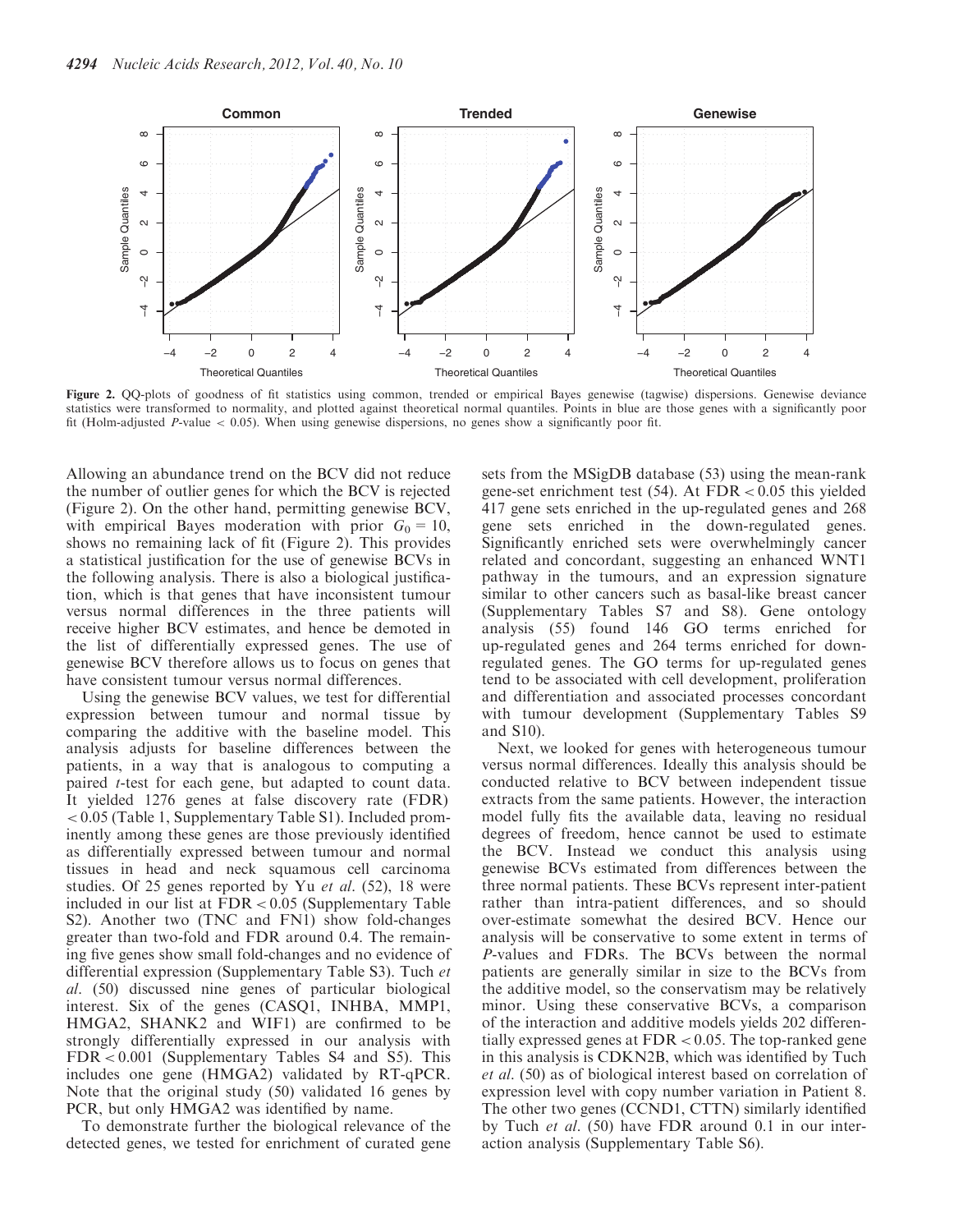

Figure 3. Boxplots of common BCV estimates from 100 simulated data sets. The left panel shows results for the one group case, with three replicate samples in the group. The right panel shows results for a paired-design with two groups and three blocks. The horizontal lines indicate the true common BCV of 0.4, chosen to match with the carcinoma case study. Conditional maximum likelihood (qCML) is the most accurate in the former case. For generalized linear models, Cox–Reid APL is the best performer.



Figure 4. Mean-square error with which empirical Bayes genewise dispersions estimate the true dispersion  $(BCV^2)$ , when true dispersions are randomly generated. In this case, the optimal prior weight is 10–12 prior genes, equivalent to 20–24 prior degrees of freedom. The common BCV estimator is equivalent to using infinite weight for the prior. Boxplots show results for 10 simulations.

#### Simulation study

Simulations were used to investigate the performance of our dispersion estimators. The first scenario simulated was the simplest design with a single group of three replicate libraries, with a constant true BCV of 0.4 for all genes, chosen to match the carcinoma data. In this simple scenario, conditional likelihood provides the least biased and most accurate estimation of dispersion, with Cox– Reid closely comparable (Figure 3a). Other estimators commonly used for generalized linear models based on Pearson or deviance residuals do not perform as well. These results agree with previous simulations [\(23](#page-9-0)).

The second scenario matches the carcinoma case study, with six libraries and with a  $2 \times 3$  additive log-linear model fitted to each gene. In this case, conditional likelihood is not applicable, and Cox–Reid APL is the best performer of the remaining possibilities (Figure 3b).

Next we generated random true dispersions  $(BCV<sup>2</sup>)$  according to an inverse-chi square distribution, using the same  $2 \times 3$  design as previously. In this case, empirical Bayes provides the most precise estimators of the genewise dispersions. The genewise dispersions were estimated most accurately when the prior weight  $G_0$  was in the range 10–12, corresponding to 20–24 prior degrees of freedom (Figure 4). Neither separate genewise estimation ( $G_0 = 0$ ) nor common dispersion ( $G_0 = \infty$ ) perform as well.

#### **DISCUSSION**

The methods described in this article are implemented in the software package edgeR ([24\)](#page-9-0), available as part of the Bioconductor project for open-source genomic software [\(56](#page-9-0)). The methods provide a flexible and powerful approach to analyse read counts from gene expression experiments using RNA-Seq technologies. Models based on the negative binomial distribution facilitate an intuitively interpretable separation of biological from technical variation. Generalized linear models allow for arbitrarily complex experiments. Empirical Bayes methods allow for gene-specific variability, in a way that remains useful even when relatively few biological replicates are available.

The case study analysis of carcinoma data demonstrated the ability of generalized linear model methods to detect differential expression in a paired design, and even to detect tumour-specific expression changes. The results were more detailed and richer than provided by more ad hoc methods. The case study also demonstrated the need to allow for gene-specific variability, rather than assuming constant BCV or a constant abundance–variability relationship. Apart from other advantages, estimation of genewise BCV allows the main analysis to focus on changes that are consistent between biological replicates, by de-prioritizing genes with inconsistent results.

The estimation of biological variation is crucially important. Statistical methods based on Poisson models, for example, would drastically underestimate the amount of variability in data from biological replicates and potentially result in large numbers of false discoveries. The pipeline developed here provides a defensible means to incorporate biological variation into the analysis, even for the smallest possible experiments when only one condition is replicated. This is not to downplay the importance of obtaining a scientifically appropriate number of replicates for the experiment at hand ([27,34\)](#page-9-0). Rather the methods provided allow data analysts to make the best use of whatever data is available.

The BCV of 40% observed in the carcinoma case study is typical of what we have observed in other RNA-Seq or deepSAGE studies with human subjects. On the other hand, experiments with genetically identical model organisms tend in our experience to yield smaller variability between replicates, typically around 10% BCV (data not shown).

Our numerical implementations solve many common problems associated with fitting non-linear models to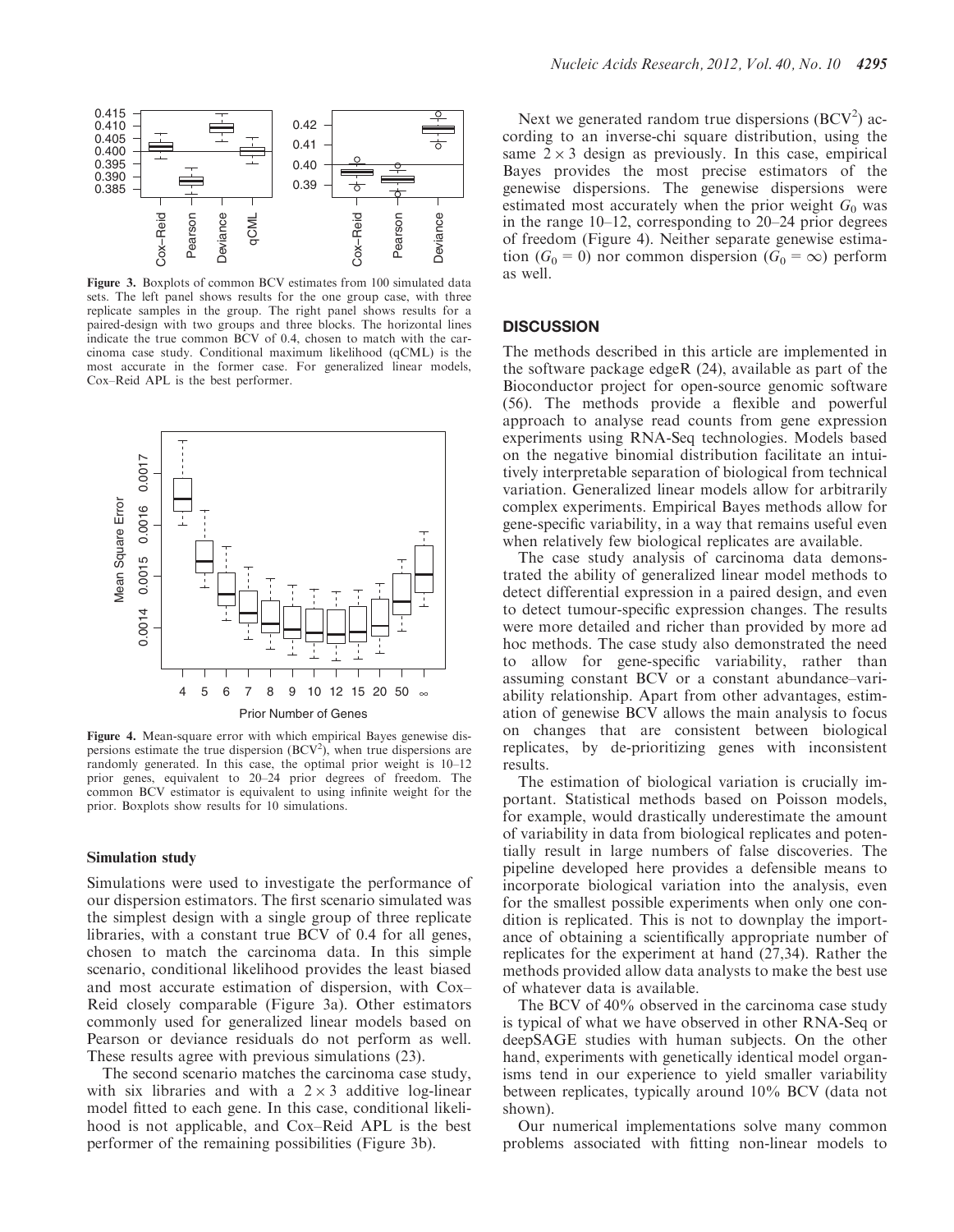<span id="page-8-0"></span>genomic data. Our models fits are very fast and have reliable convergence. For a typical data set, fitting genewise generalized linear models, hypothesis testing and fold-change estimation takes only a second on a laptop computer. Empirical Bayes estimation of genewise dispersions, a process requiring many model fits, takes around 20s on a laptop computer. Simulations demonstrate the ability of Cox–Reid adjusted profile likelihood and empirical Bayes estimators to return accurate estimators of BCV in complex situations. When biological variation is gene-specific, empirical Bayes estimation can provide an advantageous compromise, superior to either of the extremes of common dispersion or separate genewise dispersion.

We have focused on genewise analyses in this article, but the software may just as well be used to perform exon-level analyses, or indeed analyses of read-counts for other genomic features. This article has focused on RNA-Seq and gene expression, but the methodology and software is applicable to differential count analyses for other types of genomic data. Such applications include the search for differentially methylated promoters using methylated DNA immunoprecipitation sequencing (MeDIP-Seq) [\(57](#page-9-0),[58\)](#page-9-0), ChIP-Seq for finding differentially enriched regions for either transcriptional factor binding or for epigenetic histone marks, differential analysis of spectral counts in tandem mass spectrometry [\(59](#page-9-0)) or the analysis of species counts in metagenomics studies ([60](#page-9-0)). All these technologies produce genome-scale count data on which the methods described here could fruitfully be brought to bear.

The edgeR software contains many features and options in addition to those described in this article, and opens up flexible possibilities for RNA-Seq data analysis. For example, the use of offsets in the log-linear models can easily accommodate non-linear normalization procedures, including those based on quantile normalization or GC-sequence content [\(61](#page-9-0)). The use of generalized linear models also provides the potential to incorporate quantitative weights, and hence to integrate quality weights for RNA samples into a differential expression analysis as has been done for microarrays [\(62](#page-9-0)).

## SUPPLEMENTARY DATA

[Supplementary Data](http://nar.oxfordjournals.org/cgi/content/full/gks042/DC1) are available at NAR Online: Supplementary Tables 1–10.

## ACKNOWLEDGEMENTS

Thanks to Mark Robinson for many helpful discussions and to Brian Tuch for advice on the squamous cell carcinoma study data.

## FUNDING

National Health and Medical Research Council (Program Grant 490036 and Research Fellowship to G.K.S.); Autralian Government (Australian Postgraduate Research Award to Y.C.). Funding for open access

charge: National Health and Medical Research Council Program Grant 490036.

Conflict of interest statement. None declared.

## **REFERENCES**

- 1. National Human Genome Research Institute (2011). DNA sequencing costs. [http://www.genome.gov/sequencingcosts/.](XPath error Undefined namespace prefix)
- 2. Morrissy,A.S., Morin,R.D., Delaney,A., Zeng,T., McDonald,H., Jones,S., Zhao,Y., Hirst,M. and Marra,M.A. (2009) Next-generation tag sequencing for cancer gene expression profiling. Genome Res., 19, 1825–1835.
- 3. 't Hoen,P.A.C., Ariyurek,Y., Thygesen,H.H., Vreugdenhil,E., Vossen,R.H.A.M., Menezes,R.X.D., Boer,J.M., Ommen,G.J.B.V. and Dunnen,J.T.D. (2008) Deep sequencing-based expression analysis shows major advances in robustness, resolution and inter-lab portability over five microarray platforms. Nucleic Acids Res., 36, e141.
- 4. Wu,Z.J., Meyer,C.A., Choudhury,S., Shipitsin,M., Maruyama,R., Bessarabova,M., Nikolskaya,T., Sukumar,S., Schwartzman,A., Liu,J.S. et al. (2010) Gene expression profiling of human breast tissue samples using SAGE-Seq. Genome Res., 20, 1730–1739.
- 5. Mortazavi,A., Williams,B.A., Mccue,K., Schaeffer,L. and Wold,B. (2008) Mapping and quantifying mammalian transcriptomes by RNA-Seq. Nat. Meth., 5, 621–628.
- 6. Cloonan,N., Forrest,A.R.R., Kolle,G., Gardiner,B.B.A., Faulkner,G.J., Brown,M.K., Taylor,D.F., Steptoe,A.L., Wani,S., Bethel,G. et al. (2008) Stem cell transcriptome profiling via massive-scale mRNA sequencing. Nat. Meth., 5, 613-619.
- 7. Wang,Z., Gerstein,M. and Snyder,M. (2009) RNA-Seq: a revolutionary tool for transcriptomics. Nat. Rev. Genet., 10, 57–63.
- 8. Ozsolak,F. and Milos,P.M. (2011) RNA sequencing: advances, challenges and opportunities. Nat. Rev. Genet., 12, 87-98.
- 9. Li,B., Ruotti,V., Stewart,R.M., Thomson,J.A. and Dewey,C.N. (2010) RNA-Seq gene expression estimation with read mapping uncertainty. Bioinformatics, 26, 493-500.
- 10. Tang,F., Barbacioru,C., Wang,Y., Nordman,E., Lee,C., Xu,N., Wang,X., Bodeau,J., Tuch,B.B., Siddiqui,A. et al. (2009) mRNA-Seq whole-transcriptome analysis of a single cell. Nat. Meth., 6, 377–82.
- 11. Sultan,M., Schulz,M.H., Richard,H., Magen,A., Klingenhoff,A., Scherf,M., Seifert,M., Borodina,T., Soldatov,A., Parkhomchuk,D. et al. (2008) A global view of gene activity and alternative splicing by deep sequencing of the human transcriptome. Science, 321, 956–960.
- 12. Pan,Q., Shai,O., Lee,L.J., Frey,B.J. and Blencowe,B.J. (2008) Deep surveying of alternative splicing complexity in the human transcriptome by high-throughput sequencing. Nat. Genet., 40, 1413–1415.
- 13. Denoeud,F., Aury,J.M., Silva,C.D., Noel,B., Rogier,O., Delledonne,M., Morgante,M., Valle,G., Wincker,P., Scarpelli,C. et al. (2008) Annotating genomes with massive-scale RNA sequencing. Genome Biol., 9, R175.
- 14. Li,J., Jiang,H. and Wong,W.H. (2010) Modeling non-uniformity in short-read rates in RNA-Seq data. Genome Biol., 11, R50.
- 15. Trapnell,C., Williams,B.A., Pertea,G., Mortazavi,A., Kwan,G., van Baren,M.J., Salzberg,S.L., Wold,B.J. and Pachter,L. (2010) Transcript assembly and quantification by RNA-Seq reveals unannotated transcripts and isoform switching during cell differentiation. Nat. Biotechnol., 28, 511-5.
- 16. Degner,J.F., Marioni,J.C., Pai,A.A., Pickrell,J.K., Nkadori,E., Gilad,Y. and Pritchard,J.K. (2009) Effect of read-mapping biases on detecting allele-specific expression from RNA-sequencing data. Bioinformatics, 25, 3207–3212.
- 17. Montgomery,S.B., Sammeth,M., Gutierrez-Arcelus,M., Lach,R.P., Ingle,C., Nisbett,J., Guigo,R. and Dermitzakis,E.T. (2010) Transcriptome genetics using second generation sequencing in a caucasian population. Nature, 464, 773–777.